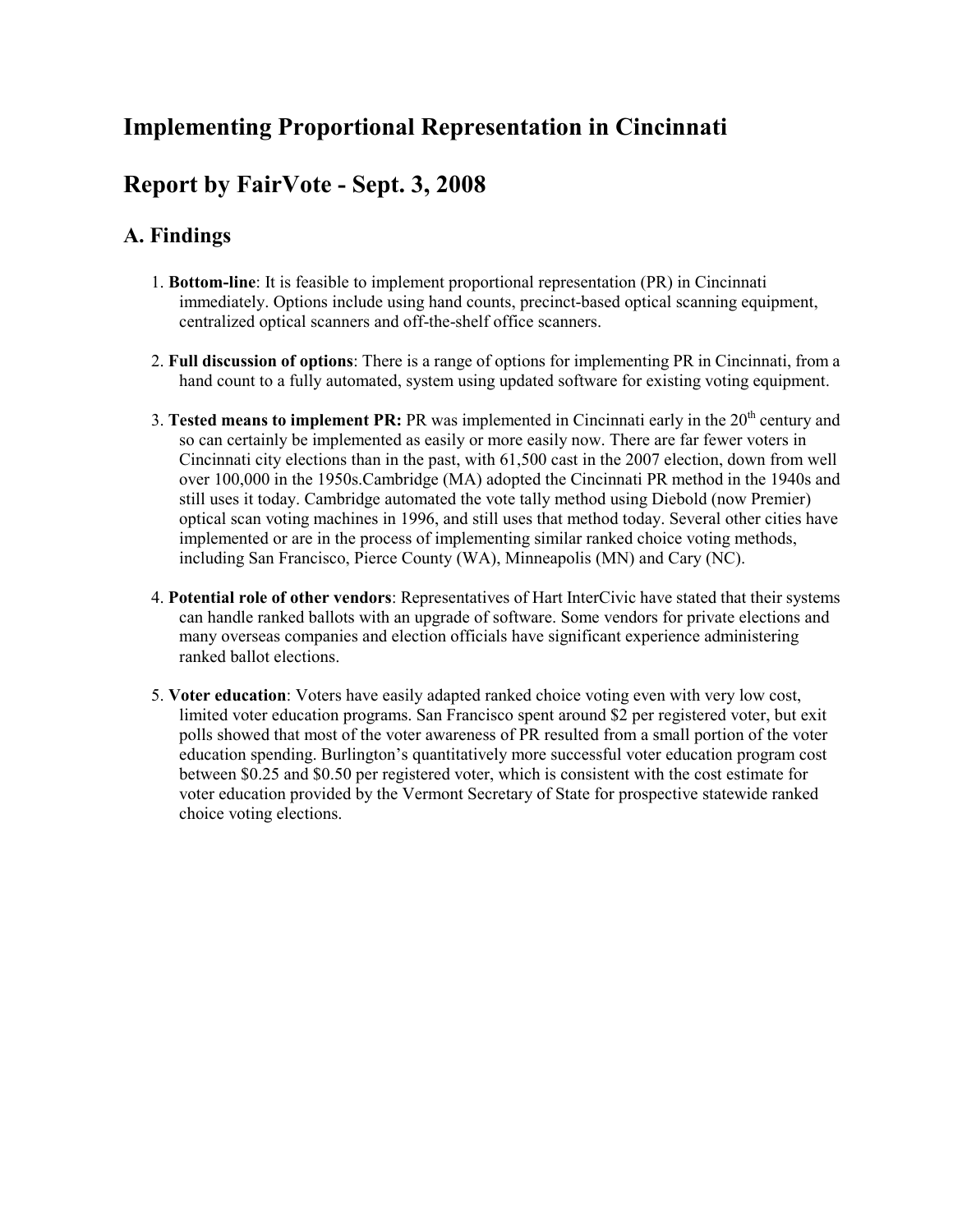## **B. Introduction**

This report describes six methods for implementing the ranked choice voting method of proportional representation (PR) for municipal elections in Cincinnati. It details lessons learned from the implementation of ranked choice voting systems in Cambridge (MA), San Francisco (CA) and Burlington (VT) and offers guidance on ballot design, voter education and poll worker training.

Voter education: The goal of voter education is to instruct voters how to rank candidates in PR contests. This can be inexpensively achieved through good ballot design, posters and flyers in polling places and a mailing to voters. Election judges need to be trained to respond to the common questions (can I rank the same candidate more than once, does ranking a second choice hurt my first choice, etc.). Voters historically have adapted well to this change, although good publicity of the change before the election and good graphics in polling places are important.

Cost: We have not yet extensively analyzed costs, but we plan to estimate the costs of the methods after reviewing information from Ohio state government on any certification requirements for commercial off-the-shelf hardware or software used for tallying votes (Federal guidelines exempt such products from any testing or certification), from Cambridge (MA) on manual procedure costs, and from Hart InterCivic on software upgrade costs. The lowest cost approach may be the use of commercial, off-theshelf scanners and form reading software, although a traditional hand-count would come with very low costs as well.

Access for people with disabilities: Since Ohio now requires voting machines to use a paper record that is to be used for recounts, these paper records can also be used to record voter rankings, even without any upgrade of voting machine software. The E-Slate DRE is no exception.

Constitutional and statutory Issues: There are no state or federal obstacles to Cincinnati's adoption and implementation of PR. The federal Help America Vote Act (HAVA) does not apply to municipal elections. The voting Rights Act does apply, but PR, rather than facing any difficulties, is in fact, the quintessential remedy to minority voting power diminution. In addition, Ohio has a rich legacy of municipal PR elections and an unambiguous Ohio Supreme Court record affirming the right of municipalities under Article XVIII of the Ohio Constitution to supercede state election statutes when designing their municipal election systems.

## **Summary of methods**

PR Method 1: Traditional hand count

PR Method 2: Modified hand-count with optical scan counting of first choices

PR Method 3: "One-touch" hand count with data entry

PR Method 4: Use commercial, off-the-shelf office scanners and form reading software

PR Method 5: Hire an election administration firm that conducts ranked-voting elections

PR Method 6: Use upgraded software in existing voting machines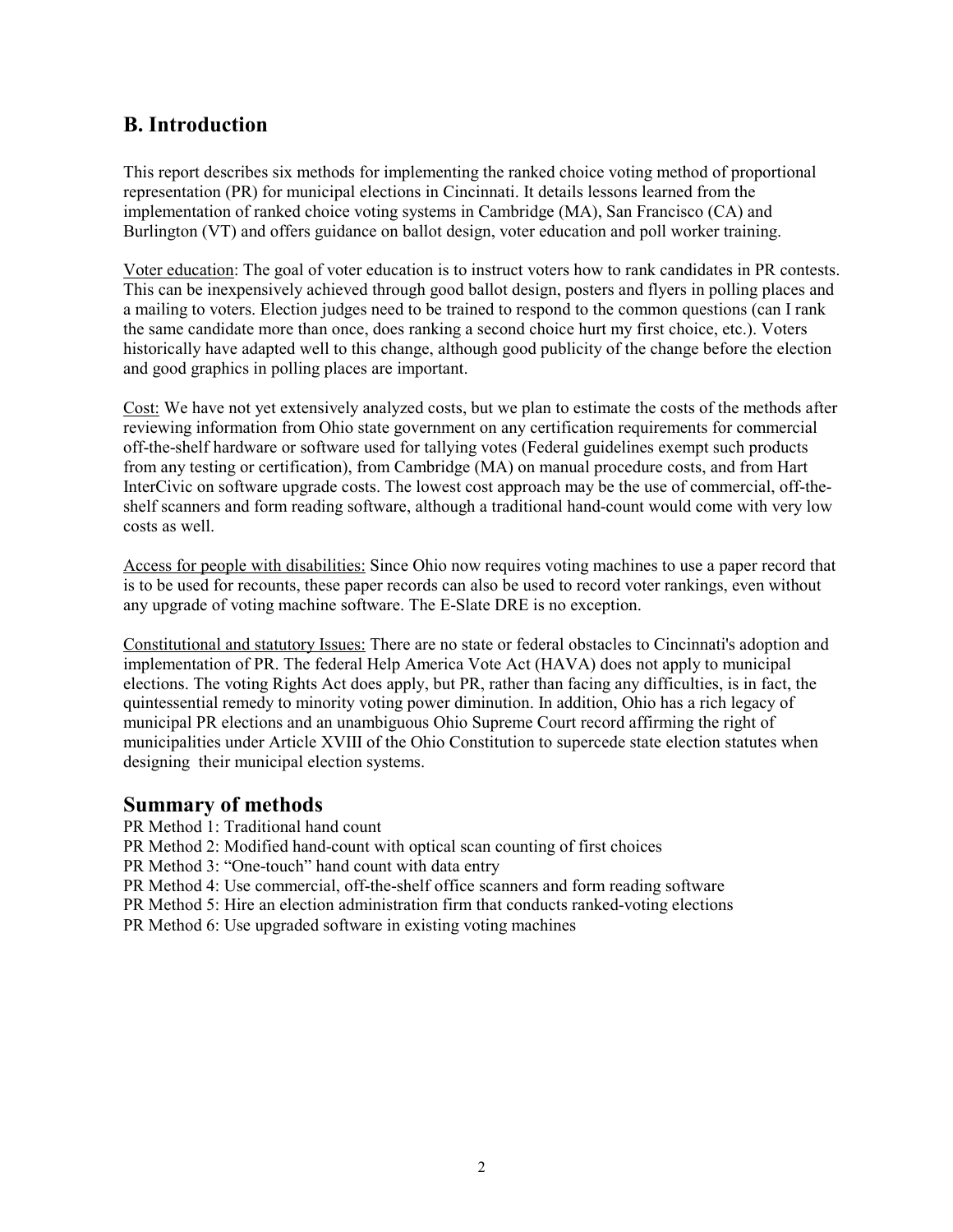# **C. Methods of implementing PR in Cincinnati**

## **PR Method 1: traditional PR hand count**

This method is the one used in Cincinnati from 1925 - 1955. Ballots should probably be uniquely for city council, rather than combined onto the machine-read e-scan ballots, although this is not essential. If the Ohio requirement for DRE machines to satisfy disability independent access to voting applies to hand-count elections as well, this is not an obstacle, in that the E-Slate DRE machines are already required to generate a paper ballot (used for recounts), and these machines can be set up to record each ranking as if it were a separate race, without any upgrade to the current software. apply if the city used a manual count ballot. Note that this state ban appears to only apply to the County Board of Elections and not to municipalities within the county if they administer their own elections. Also, note that the ban only applies to doing unofficial results, and there is no such ban on official tallies.

The detailed step-by-step procedures for conducting a hand count may still exist in the city's archives. If not, the 1993 Cambridge (MA) manual of procedures for conducting a hand count can be used. Cambridge adopted the "Cincinnati" method in 1941. Cambridge still uses PR today, but updated to optical scan voting machines before the 1997 city elections. The Cambridge manual is available at http://www.fairvote.org/media/1993countmanual.pdf

Hand counting PR is a labor-intensive method, but inexpensive. If the 2007 election turnout of 61,500 were repeated with a PR count, we estimate conservatively that costs would be approximately \$20,000, and possibly several thousand dollars less. It will likely take more than a day to complete in its entirety. The charter default for handling transfer votes from winning candidates is to use random whole ballot transfer. In summary, all ballots are sorted by first choice. A candidate who reaches the winning threshold, has a random sample of surplus ballots added to the totals of that voter's second choice candidates (unless that candidate has also already reached the winning threshold, or been eliminated, in which case the ballot is counted for the third choice, and so on.) Once all surpluses have been redistributed, if there are still un-filled seats, the candidate with the fewest votes is eliminated and all of the ballots in that candidate's stack are added to the totals of all of those voters' next choice (who is neither already elected nor eliminated). The process continues until all seats are filled. Ballots can be "stacked" for a particular candidate by using boxes, rubber-bands, etc.

The City could train its own election staff and pollworkers to conduct this count, as done in Cambridge, or contract with an outside firm, as done in local school board elections for many years in New York City.

### **PR Method 2: Hand count after first choices are counted at the polls**

In 2007, Wake County (NC) successfully pioneered a variation of a traditional hand-count in a ranked choice voting using, using a method of counting recommended by the Vermont Secretary of State for prospective statewide use. In this tabulation system, voter use current voting ballot papers and current voting equipment at the polls, but would be able to indicate a full range of choices. First choice tallies are counted at the polls and released immediately and ballots are then brought to a central counting station. At this point, they are sorted according to first choices, and then a traditional hand-count begins.

#### **PR Method 3: "One-touch" PR hand count**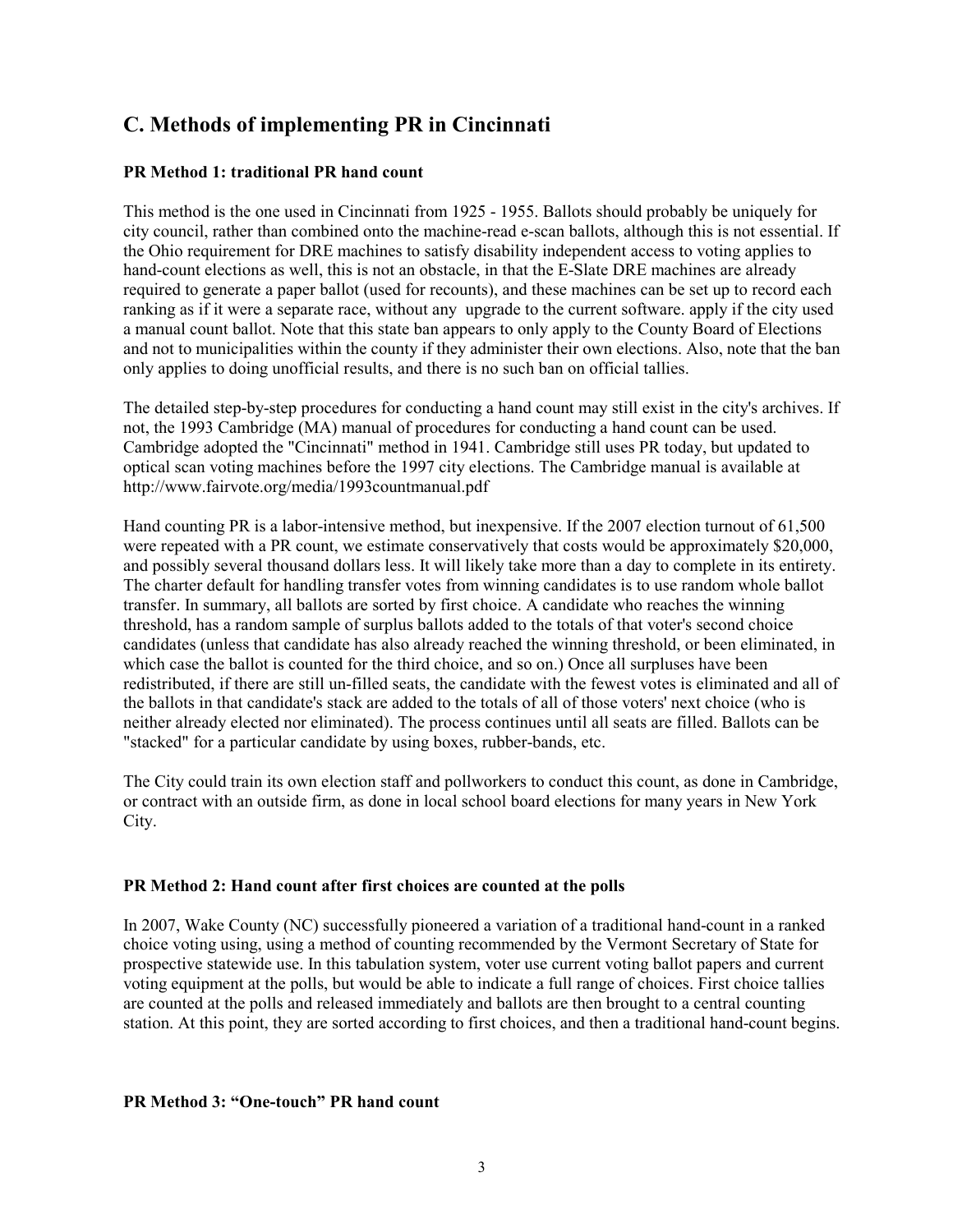This method is similar to the off-the-shelf method (option 4 discussed next), except that the voters' rankings on the ballots are manually entered onto a computer at a central location, rather than scanned.

First choices in the PR council race could be counted on Election Day on existing optical scan voting machines using existing firmware, or simply deposited into a ballot box without scanning at the polls. (In that latter case, a separate ballot paper would be used for other races and ballot questions that would be handled as usual.)

It should be possible to record rankings using the existing firmware on the e-slate systems as well, by treating each ranking as a separate race on the screen and using the voter-verifiable paper record. This will need to be confirmed. If this is not possible, the e-slate could not be used for the council election, and an alternative method of allowing disabled voters to vote would need to be provided (such as renting auto-mark machines to mark e-scan ballots or providing human assistance).

Ohio law prohibits conducting an unofficial tally of optical scan ballots at a central location if optical scan machines are the primary means used in the county. However, Ohio Supreme Court rulings have made it abundantly clear that Ohio election laws that might interfere with the secure and efficient conduct of a PR election and tabulation would not stand against a municipal charter. Thus, the law prohibiting unofficial central counts when a county primarily uses optical scan machines would not prevent the city from conducting a central tally, even with optical scan ballots. The charter amendment, under home rule principles repeatedly affirmed by the Ohio Supreme Court, gives Cincinnati the option of doing a central tally. In any event, there is no state law prohibiting the *official* tally from being conducted centrally. So, after provisional ballots are evaluated, an official PR tally could be conducted without any statutory issue.

At the central location, an appropriate number of tables with teams of counters are arranged. The caller looks at a ballot and calls out the name of the candidates in the order the voter has ranked them on the ballot. The recording clerk then keys in the corresponding ranking on the computer using commercial off-the-shelf spread sheet or database software, or a simple open-source DOS program designed specifically for ranked ballot data entry such as Voting Solutions' Elect software. Note that although Elect is trivially simple software, it may or may not be subject to certification requirements. The text output files showing every voter's rankings are then tallied by the same ChoicePlus Pro software as in the off-the-shelf option. This method avoids any need to re-handle any ballots with surplus or eliminated candidates, required under the traditional hand-count method. It also allows for the more precise fractional surplus transfers.

This method requires more training, supervision and monitoring than a hand recount in a plurality contest. It was used in the 1996 Community School Board elections in New York City.

#### **PR Method 4: Commercial, off-the-shelf (COTS) office scanners and form reading software**

A novel and possibly the most cost-effective approach for Cincinnati would be to use commercial, offthe-shelf scanners to take digital images of all ballots and then to use form-reading software to read, review and store voting marks.

The same point discussed above about the home-rule powers of the charter to supercede state election laws, such as the state law prohibiting unofficial tallies being conducted centrally if optical scan machines are the primary voting method used at the polling places, applies to this option.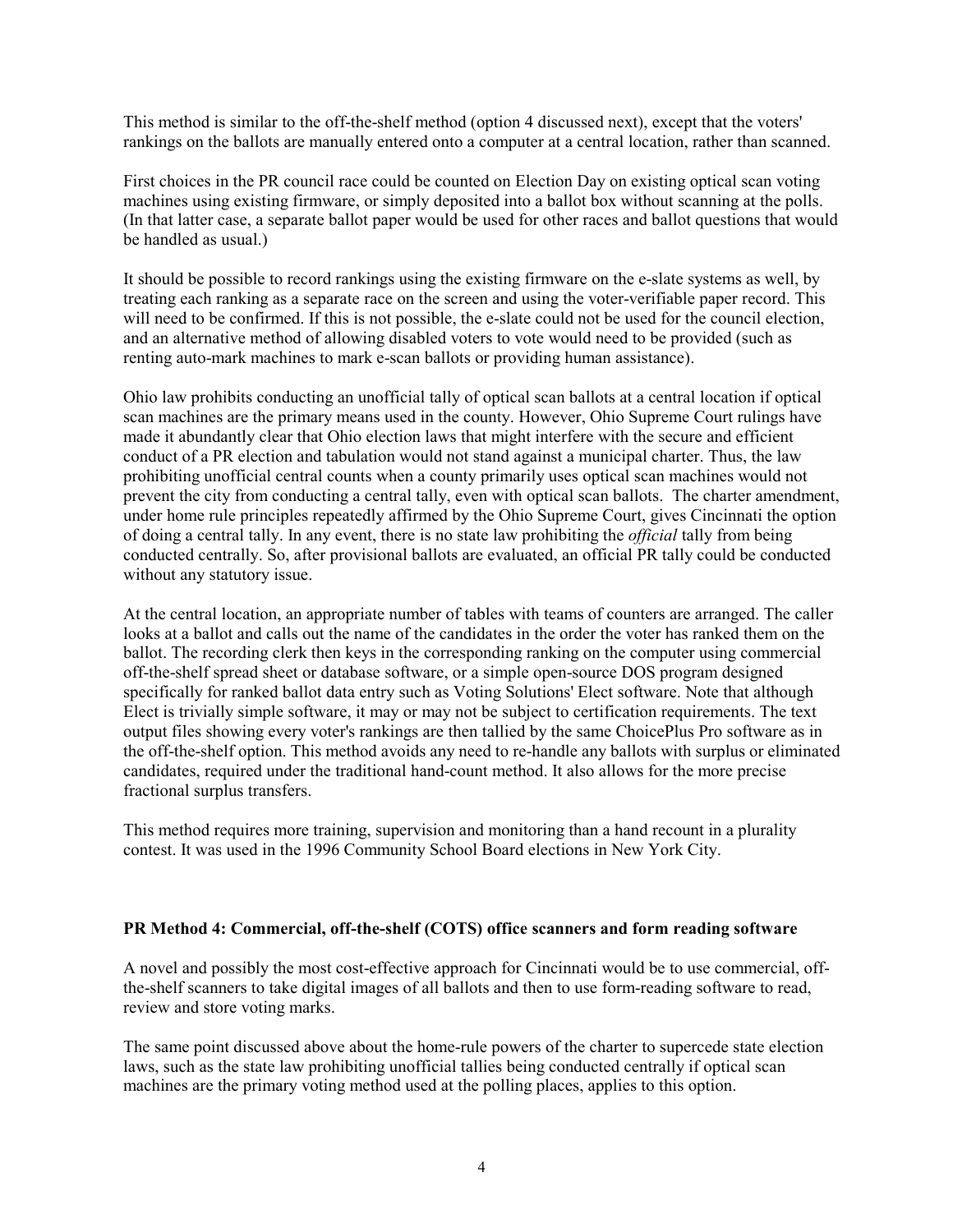Using existing firmware to record first choices would not entail any change in Election Day procedures because the machines would only count first choices at the polling place; the machines would simply ignore  $2<sup>nd</sup>$  and  $3<sup>rd</sup>$  and subsequent choices.

In addition to minimizing cost, this approach provides unparalleled transparency, security and accuracy. It also entails no change in equipment, ballot or procedures at polling stations. Modestly priced, commercial office scanners can image 40-60 double-sided ballots per minute. Then commercial formreading software can be used to process the voting marks on the ballot and review ballots to ensure they are being counted according to how the voter intended. Unclear or questionable ballots can be flagged and reviewed by election officials using the graphic image of the ballot, or even by pulling out the actual paper ballot from the stack.

The federal Election Assistance Commission has promulgated Voluntary Voting System Guidelines, which the Ohio Secretary of State has opted to follow. Ohio and most other states require some sort of certification for special-purpose voting machines used in state elections. It does not appear that this applies to unmodified, commercial off-the-shelf (COTS) hardware and software, such as proposed in this option, as the EAC guidelines Ohio follows expressly exempt COTS hardware and software from any testing or certification requirement.

Whether for an unofficial tally, or an official tally conducted after provisional ballots are dealt with, the procedure is as follows. To conduct the PR tally, all ballots would be transported to a central location and scanned. The tally using the STV algorithm can be conducted using free open-source software such as Choice Plus Pro. However, since this software is special-purpose election software, it may require certification. It is possible to perform the tally using COTS spread sheet software such as Excel, but it is not simple, and a Macro command would need to be written and tested or would need to be repeated by different individuals or double-checked with ChoicePlus Pro to assure accuracy.

Note that election administration companies have used this type of system in private elections for years, and have even been used to audit public elections. Also note that a group composed largely of volunteers recently assembled such a system for ranked choice elections for a non-profit membership organization with 100,000 voters in five cities. Several vendors produce the type of form reading software that is required. A by no means exhaustive list of vendors -- and with no endorsement or recommendation intended -- includes:

- Remark software from Gravic, Inc. (http://www.gravic.com)
- ABBBY (http://www.abbyy.com)
- I.R.I.S. (http://www.irislink.com/c2-373/Form-reading.aspx)

The benefits of this approach are:

- Security: preserving actual paper ballots along with digital images of them makes it easy to detect and correct any fraudulent post-election alterations to the ballots or data;
- Transparency: digital images can be compared to the original paper and any member of the public can review the images to verify official counts;
- Flexibility: The form reading software can read ballots of virtually any format as long as the marks are in a recognizable shape, such as a square or bubble, and the paper fits the scanner hopper. It is possible to have different ballot formats and simply tell the software where to find the voters' marking locations on each format.